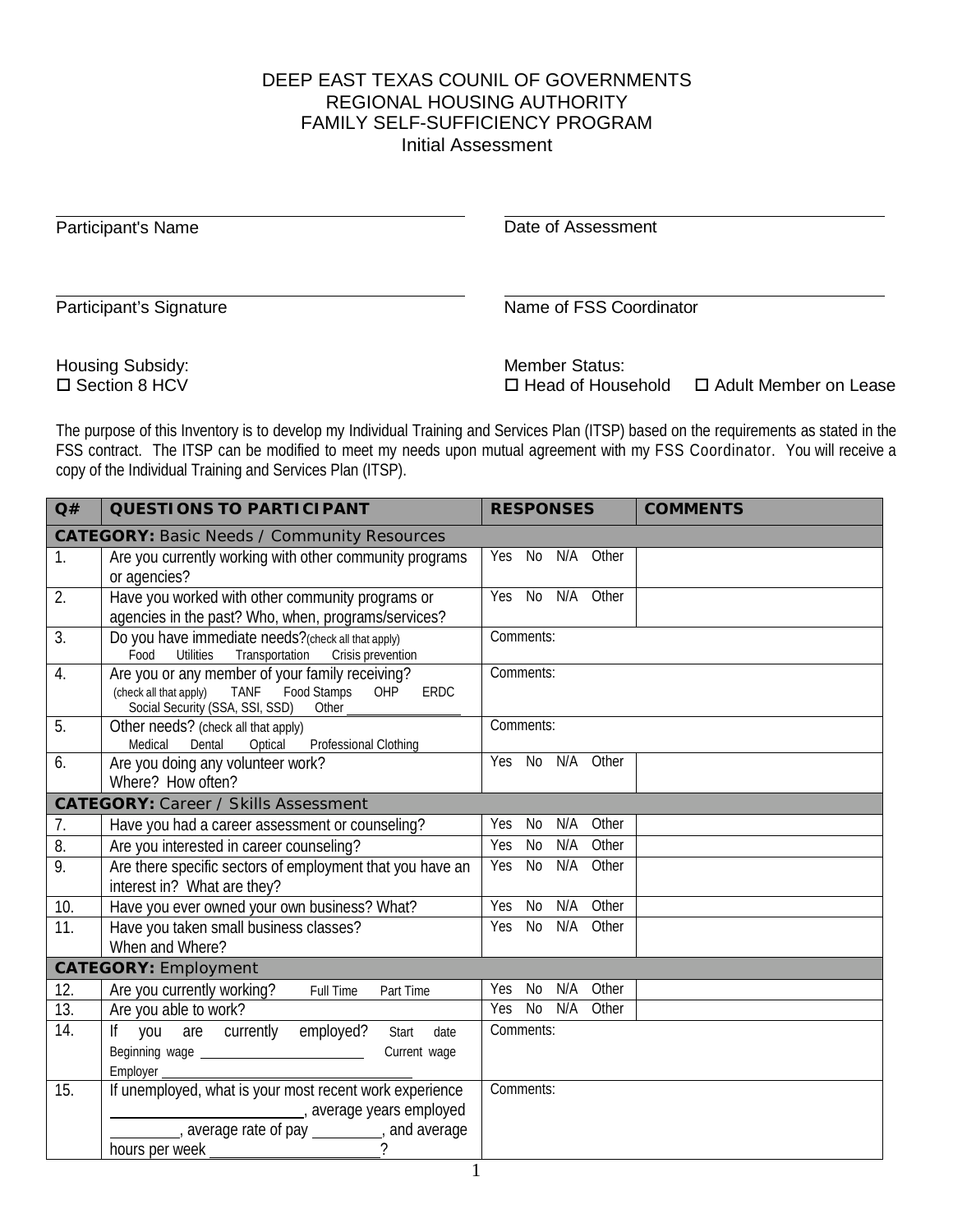| 16. | In what job field do you have the most experience?                                                                                                                                                                                 | Comments:                               |
|-----|------------------------------------------------------------------------------------------------------------------------------------------------------------------------------------------------------------------------------------|-----------------------------------------|
| 17. | Do you have a certification in a specialized career field,<br>trade, or vocation?                                                                                                                                                  | N/A<br>No<br>Other<br>Yes               |
| 18. | Are you interested in vocational or other job training<br>services?                                                                                                                                                                | N/A<br>Other<br>Yes<br>No               |
| 19. | Are you currently receiving assistance for job placement?                                                                                                                                                                          | Yes<br>No<br>N/A<br>Other               |
| 20. | Would you like assistance with job search or job<br>placement services?                                                                                                                                                            | N/A<br>Other<br>No<br>Yes               |
| 21. | Are you registered with WorkForce Service?                                                                                                                                                                                         | N/A<br>Other<br>Yes<br>No               |
|     | <b>CATEGORY:</b> General Employment Needs / Barriers                                                                                                                                                                               |                                         |
| 22. | Are your computer skills adequate for the kind of<br>employment you are seeking?                                                                                                                                                   | N/A<br>Other<br>No<br>Yes               |
| 23. | Would you like to take or need to take computer classes?                                                                                                                                                                           | <b>Yes</b><br><b>No</b><br>N/A<br>Other |
| 24. | Do you have a resume?                                                                                                                                                                                                              | Other<br>N <sub>0</sub><br>N/A<br>Yes   |
| 25. | Do you own a computer?                                                                                                                                                                                                             | N/A<br>Other<br>Yes<br><b>No</b>        |
|     |                                                                                                                                                                                                                                    | N/A<br>Other<br>No<br>Yes               |
| 26. | Do you have internet at home or access elsewhere?                                                                                                                                                                                  | Other<br>$\overline{N}$<br>N/A<br>Yes   |
| 27. | Are there factors that limit your availability to work;<br>transportation,<br>medical conditions,<br>financial,<br>family obligations, etc? What?                                                                                  | <b>No</b><br>N/A<br>Other<br>Yes        |
| 28. | Do you have any type of criminal history that is a barrier<br>getting desired employment? What?                                                                                                                                    | <b>No</b><br>N/A<br>Other<br>Yes        |
| 29. | Has it been expunged or need to be expunged?                                                                                                                                                                                       | N/A<br>Other<br>Yes<br>No               |
|     | <b>CATEGORY: Education</b>                                                                                                                                                                                                         |                                         |
| 30. | Do you have your H/S or GED diploma?                                                                                                                                                                                               | N/A<br>Other<br>Yes<br>No               |
| 31. | Are you currently enrolled in a GED, ABE, or high school<br>completion program?                                                                                                                                                    | $\overline{N}$<br>N/A<br>Other<br>Yes   |
| 32. | Do you feel your language skills are adequate for the kind<br>of employment you are seeking?                                                                                                                                       | Yes<br>No<br>N/A<br>Other               |
| 33. | Do you have Post-Secondary Education?<br>Year<br>Degree                                                                                                                                                                            | Comments:                               |
| 34. | Are you currently enrolled in Post-Secondary education?<br>What_                                                                                                                                                                   | Other<br>Yes<br>No<br>N/A               |
|     | Where Merce Manual Museum Manual Association and completion                                                                                                                                                                        |                                         |
|     | $\mathcal{L}$<br>Date                                                                                                                                                                                                              |                                         |
| 35. | Do you plan or would like to return to school or individual<br>classes?                                                                                                                                                            | Yes No N/A Other                        |
| 36  | If yes, what are your educational goals?                                                                                                                                                                                           | Comments:                               |
| 37. | For what would you like to return? (check all that apply)<br>GED/HS completion<br><b>ESL/ENL</b><br>2 yr college<br>Computer Basics<br>4 yr college<br>Apprenticeship<br>Vocational Training<br>Short Term Training Small Business | Comments:                               |
|     | <b>CATEGORY: Youth Information</b>                                                                                                                                                                                                 |                                         |
| 38. | Do you currently have reliable child care?                                                                                                                                                                                         | N/A<br>Yes No<br>Other                  |
| 39. | Number of children that need child care? Ages?                                                                                                                                                                                     | Comments:                               |
| 40. | Are your children attending school or secondary<br>education?                                                                                                                                                                      | Yes No N/A Other                        |
| 41. | Do your children need support with high school completion<br>or alternative education resources?                                                                                                                                   | N/A<br>Yes No<br>Other                  |
| 42. | Are your children interested in job search or employment<br>support services?                                                                                                                                                      | $Yes$ No<br>N/A<br>Other                |